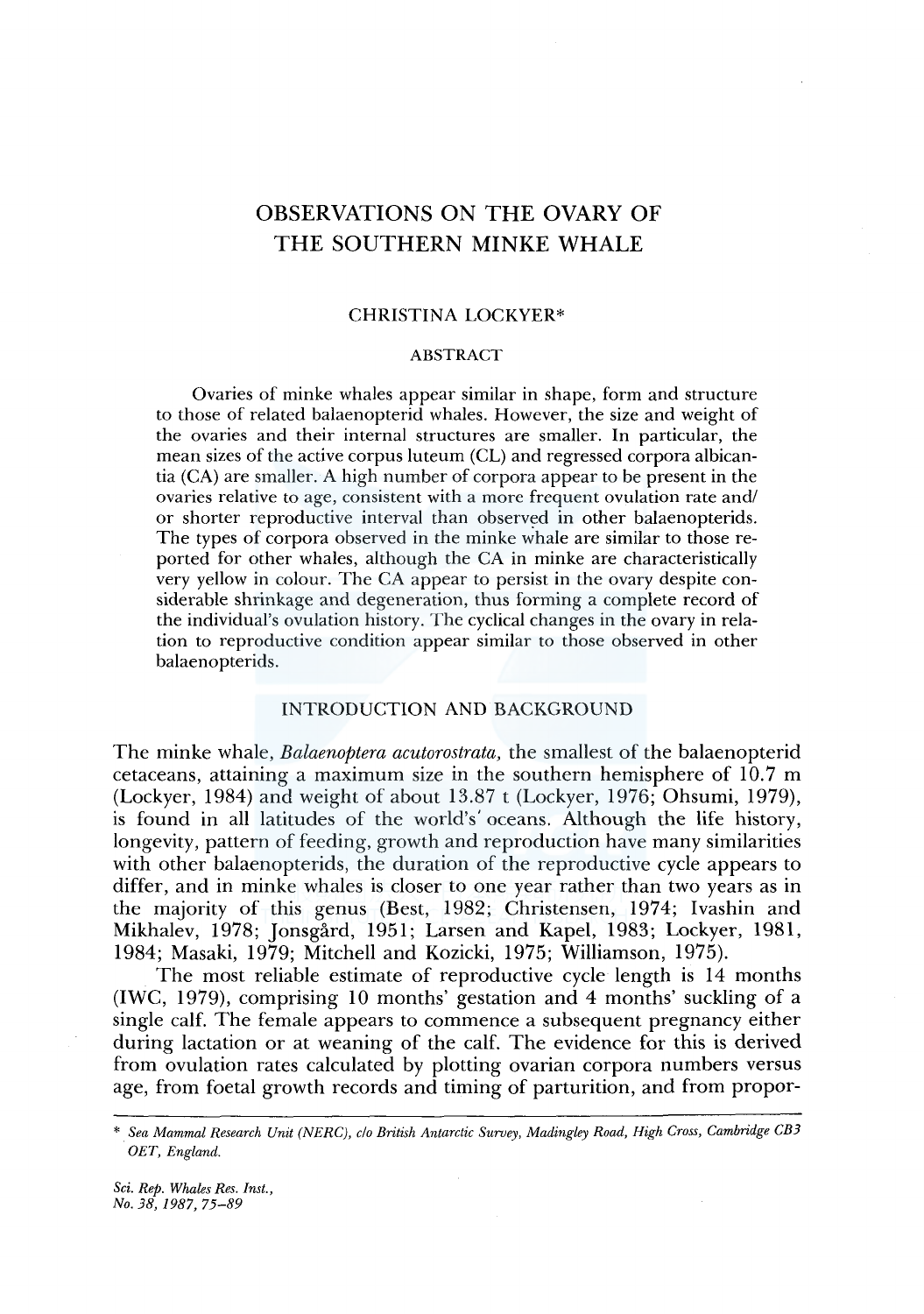tions of pregnant, lactating and anoestrous females in the mature portion of the commercial catches.

Studies of minke whale populations have been made in both hemispheres, and include polar waters of the Antarctic, off Norway and Greenland, and more temperate seas off South Africa, Canada, Japan and Korea, as well as equatorial waters off Brazil. The biology of the different populations has generally been comparable.

The subject of the present study is the Antarctic minke whale. The mature female usually conceives in August-September, and gives birth in May-June of the following year to a 2.8 m neonate (Ivashin and Mikhalev, 1978; Lockyer, 1984). The mean age at first ovulation and possibly conception, ranges between 6-14 years (Masaki, 1979; Kato, 1983, 1985) at an average body length of 8.0 m and weight of 6.05 t. In this study, a detailed account is presented of the macroscopic structure of the ovaries of the minke whale, and analyses of cyclical activity in relation to reproductive age and status.

## MATERIAL AND METHODS

The study material comprised 67 pairs of ovaries, collected during the Japanese Antarctic minke whaling expedition December 1980-March 1981. The ovaries were removed intact from freshly killed carcases on board factory ships, were maintained frozen between  $-15^{\circ}$ C and  $-20^{\circ}$ C, and shipped back to Japan where, after initial palpation and examination at the Far Seas Fisheries Research Laboratory, Shimizu, they were fixed and preserved whole in neutral buffered 10% formalin (4% formaldehyde) and freighted to Cambridge. On arrival, the ovaries were in excellent anatomical and histological condition. Data on sexual status and condition, age, date of capture, body length, geographical position of capture and foetal length (if present), were provided. The classification of the reproductive status, e.g. pregnant, anoestrous, lactating, was determined on site when the whale was first dismembered after capture and the ovaries collected. This was done by careful macroscopic investigation of the uterus and mammary glands. Ages of individuals were determined by Dr H. Kato (Whales Research Institute, Tokyo).

After soaking/rinsing in running water for 24-hours, the individual ovaries were trimmed of adhering fallopean tube and connective tissue, weighed and examined for gross general appearance and presence of corpora lutea. These latter, if found, were detached, weighed, and cut vertically from the ovulatory scar along two planes at right angles to each other and to a third transverse plane of cut. The maximum diameters through these three planes were measured to give an average diameter of the corpus luteum (CL).

The ovaries were then sectioned at intervals of 2-3 mm, using a commercial meat slicing machine. During this procedure, slices were accumulated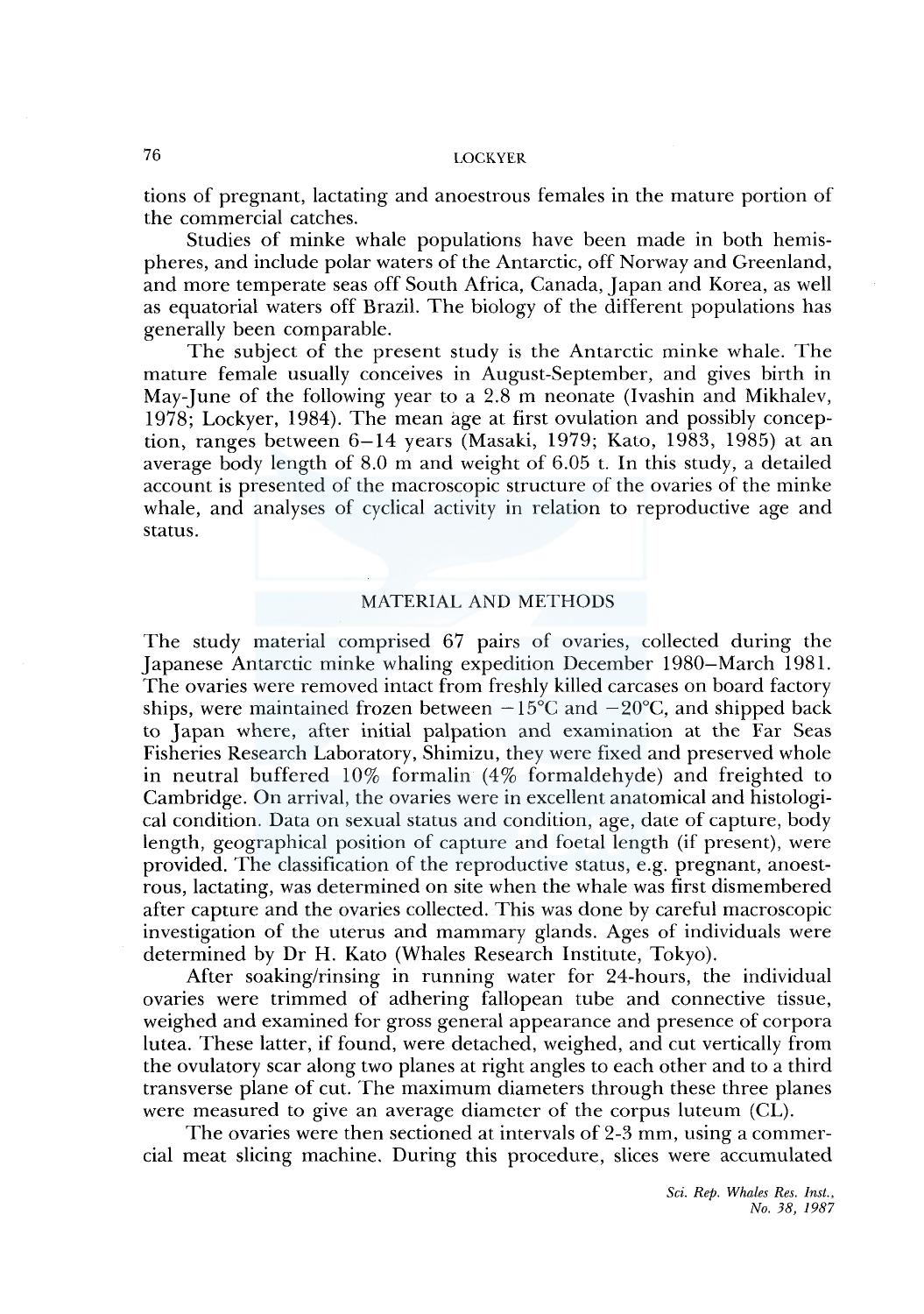serially and examined for the presence of corpora albicantia (CA), follicles and various other ovarian structures, all of which were recorded and measured for mean maximum diameter in at least two planes. Unusual items, such as corpora atretica, were excised and put aside in 10% formalin for subsequent histological examination for confirmation of their identity.

The classification of ovarian bodies was made by reference to work of Laws(l961) and the International Whaling Commission report (IWC, 1984). The categorization of the CA into young, medium and old in terms of state of regression and resorption has been based on the terminology of Laws( 1961).

#### RESULTS AND DISCUSSION

The ovarian structure is typically mammalian (Mossman and Duke, 1973), and generally conforms to the findings of Harrison (1969), Laws (1961) and Slijper (1966) for other cetaceans. In the following analyses, the ovaries were sorted by reproductive category of the female, as defined below:

Immature-where ovaries contain follicles but no evidence of ovulation; Mature-where ovaries, of which at least one half of the pair, contain evidence of ovulation; there are sub-categories of maturity status:

a. Pregnant-where ovaries contain an active corpus luteum, and there is evidence of foetal development in the uterus;

b. Ovulating-where ovaries contain a large active corpus luteum, but there is no evidence of a foetus in the uterus; note however, that fertilisation may have occurred but not implantation;

c. Regressing CL-where ovaries contain a no longer active corpus luteum which is undergoing shrinkage and histological changes commensurate with becoming a corpus albicans (Marsh, 1985; Marsh and Kasuya, 1984);

d. Anoestrous -where ovaries contain no corpora lutea, active or regressing;

e. Lactating-where milk is present in the mammary glands, but the ovaries may contain a regressing CL, an active CL or no CL; ovulation and pregnancy may occur during lactation.

### *Gross appearance of the ovaries*

1) Size

The elongate, slightly flattened ovaries are lobulate in mature and maturing females and smooth in juveniles. The overall external colour is a mixture of pink, white and grey. The hilus is long, similar to that in the fin whale, *B. physalus* (Laws, 1961). Corpora (both CL and CA) generally protrude from the surface, and are connected at the base by a thick "neck" to the main body of the ovary. The ovary surface is frequently criss-crossed by "tags" and adhesions such as observed for sei whales, *B. borealis* (Gambell, 1968 and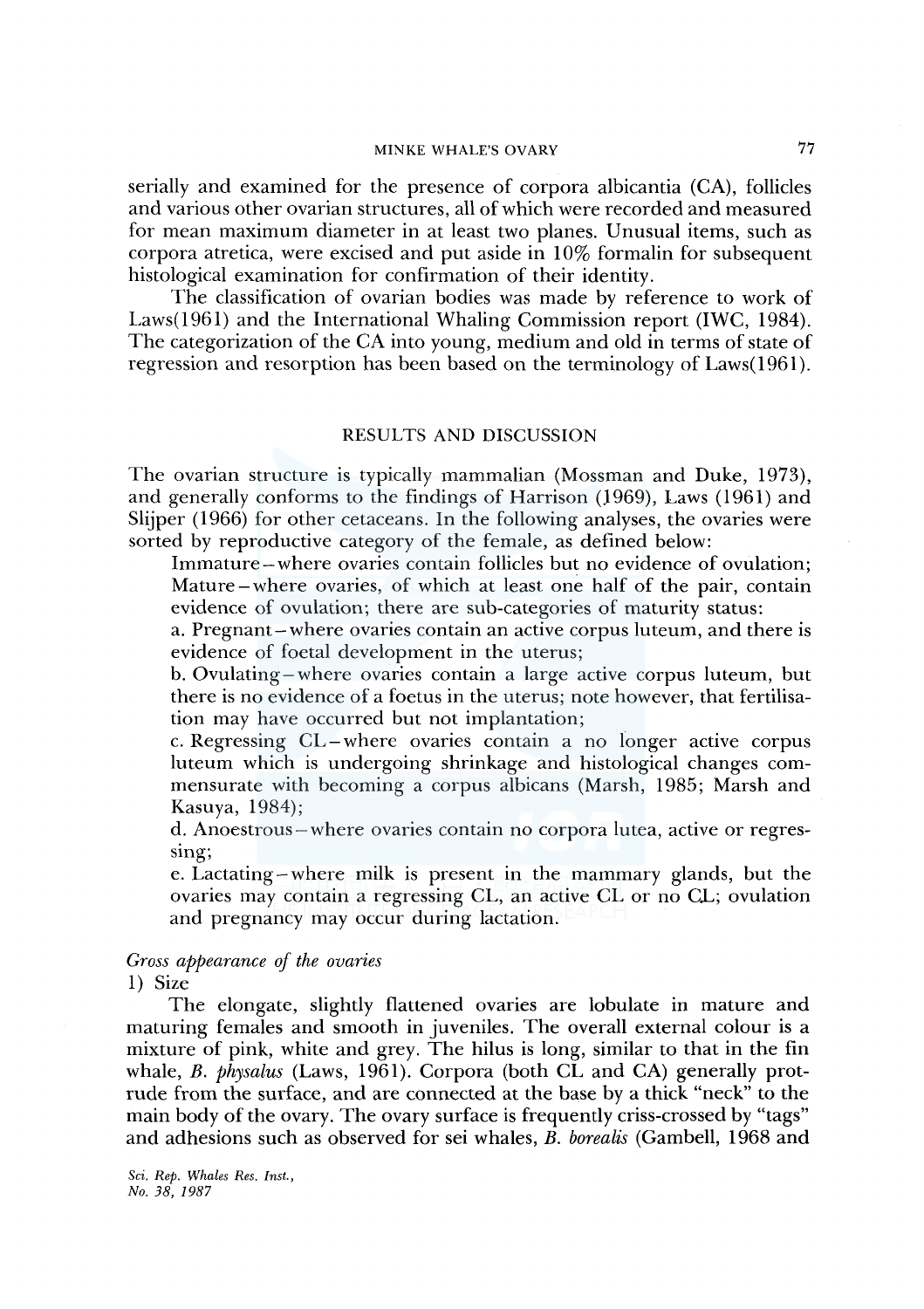| Reproductive class<br>and category | No individual<br>ovaries | Mean ovary weight(g) $\pm$ s.d.<br>Ovary without CL | Ovary with CL       |  |
|------------------------------------|--------------------------|-----------------------------------------------------|---------------------|--|
|                                    |                          |                                                     |                     |  |
| Immature                           | 22                       | $50.4 \pm 37.92$                                    |                     |  |
| Mature                             |                          |                                                     |                     |  |
| Anoestrous $\leq 10CA$             | 10                       | $77.75 \pm 31.72$                                   |                     |  |
| 11-24CA                            | 12                       | $167.50 + 45.40$                                    |                     |  |
| >25CA                              | 8                        | $218.12 \pm 97.24$                                  |                     |  |
| All groups                         | 30                       | $150.11 \pm 81.13$                                  |                     |  |
| All groups<br>Pregnant             | 36                       | 161.14±68.62                                        | $339.17 \pm 113.16$ |  |
| Ovulating $(CL+19CA)^*)$           | $\overline{2}$           | 200                                                 | 480                 |  |
| Regressing CL $(2-11CA)^{**}$      | 6                        | $78.17 \pm 5.01$                                    | $131.67 \pm 16.07$  |  |

#### TABLE I. OVARY WEIGHTS IN MINKE WHALES

•) corpora count of ovary pair,

\*\*) range of corpora counts in the 3 ovary pairs.

personal observation); 18% of juveniles and 12.5% of mature females showing this feature. Sometimes mushroom-like appendages dangle from the main body' of the ovary, but have no unusual internal structure. These have also been observed in fin whales (Laws, 1961).

The paired ovaries are usually of similar size and weight, except where a CL is present, when the CL-bearing ovary greatly exceeds the weight of the other.

## 2) Weight

The average weight of ovaries for different reproductive classes are shown in Table 1. The minke ovaries, by reproductive class, are almost one tenth the weight of those reported for the much larger fin (Laws, 1961) and sei whales (Gambell, 1968). As expected, the immature ovaries are lightest. In the mature ovary, weight increases significantly with the accumulation of CA, although the overall mean weight of the anoestrous ovary is similar to that of the non-CL-bearing ovary of the pregnant female. The combined effects of corpora number and stage of pregnancy have not been investigated, as sample size is inadequate. The CL-bearing ovary in both the fully pregnant and postlactational phase (with regressing CL), is significantly heavier than its partner. This, as will be shown later, is almost certainly due to the additional weight of the CL. The single ovulating female in the sample, also demonstrates a weight assymetry with greater weight in the recently ovulated ovary.

#### *Internal structure of the ovary*

Internally, the encapsulating tunica albuginea in mature ovaries is between 0.83-2.99 mm in thickness with a modal range 1.25-1.50 mm. This is comparable to the 0.95-1.60 mm observed in fin whales (Laws, 1961). The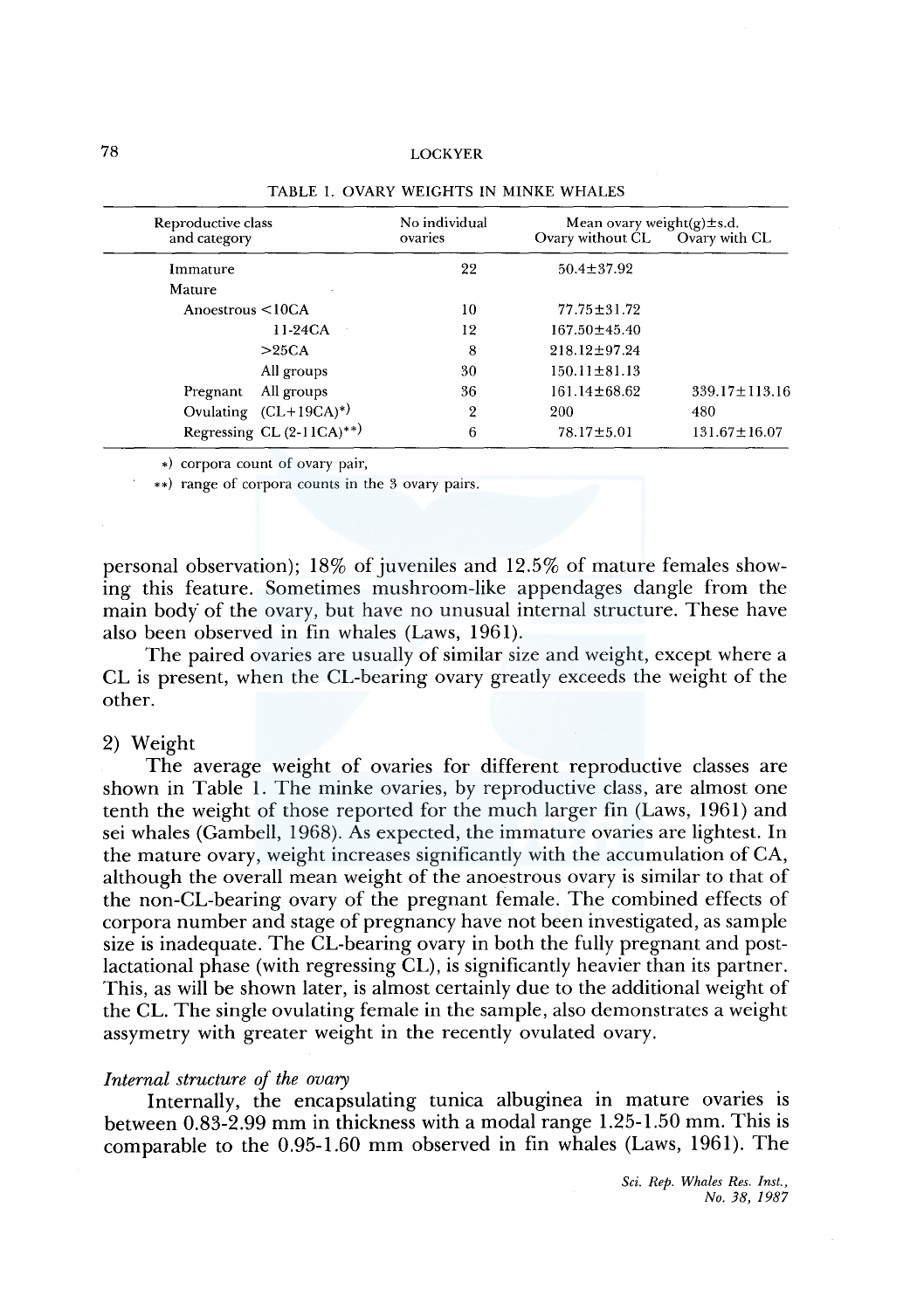| Reproductive class<br>and category | No females            | Mean diameter of the largest<br>follicles (mm) $\pm$ s.d. |
|------------------------------------|-----------------------|-----------------------------------------------------------|
| Immature                           | $6.41 \pm 3.35$<br>11 |                                                           |
| (age $2-7$ years;                  |                       |                                                           |
| length $6.2 - 8.6$ m)              |                       |                                                           |
| Mature                             |                       |                                                           |
| Anoestrous                         | 17                    | $9.29 \pm 4.90$                                           |
| Pregnant                           |                       |                                                           |
| (foetus < 30 cm)                   | 8                     | $9.87 \pm 5.92$                                           |
| $($ foetus 30-130 cm $)$           | 26                    | $13.74 \pm 3.81$                                          |
| (foetus > 130 cm)                  | 2                     | $13.00 \pm 0.07$                                          |
| Ovulating                          |                       | 14.00                                                     |
| Regressing CL $(2-11CA)^{*}$       | 3                     | $3.50 \pm 2.18$                                           |

TABLE 2. MEAN DIAMETER OF THE LARGEST FOLLICLES IN MINKE WHALES

•) range of corpora counts in the 3 females.

body of the ovary, particularly the medulla, is well supplied with blood vessels, and the cortex contains varying numbers of follicles of differing sizes with developing oocytes, the stage dependent on reproductive condition of the female, and products of ovulation, the CL and CA. In addition, various other bodies are found near the cortical surface, including different types of corpora atretica, cysts and cystic follicles. These ovarian bodies are described below.

### 1) Follicles

The dimensions and abundance of gel-filled Graafian follicles, found throughout the cortex of the ovary, vary in size with stage of maturity, and with stage of the reproductive cycle (Table 2). The immature ovaries of juveniles and animals approaching puberty have smaller follicles than those in most mature ovaries. In very young females, the follicles are not macroscopically visible.

Ovulating and mid- and late-term pregnant females have the largest follicles, whilst follicles in ovaries of anoestrous and early-term pregnant females are smaller. The smallest follicles, indicating little follicular activity, are seen in the ovaries of females with a regressing CL.

Follicular activity in terms of size, throughout the reproductive cycle in minke, is broadly similar to that of fin whales (Laws, 1961).

No mature ovaries were observed to lack follicles as has been reported by Marsh and Kasuya (1984) for older "post-reproductive" or senescent pilot whales ( *Globicephala macrorhynchus).* 

2) Corpus luteum

The active CL is similar in appearance to those described for fin (Laws,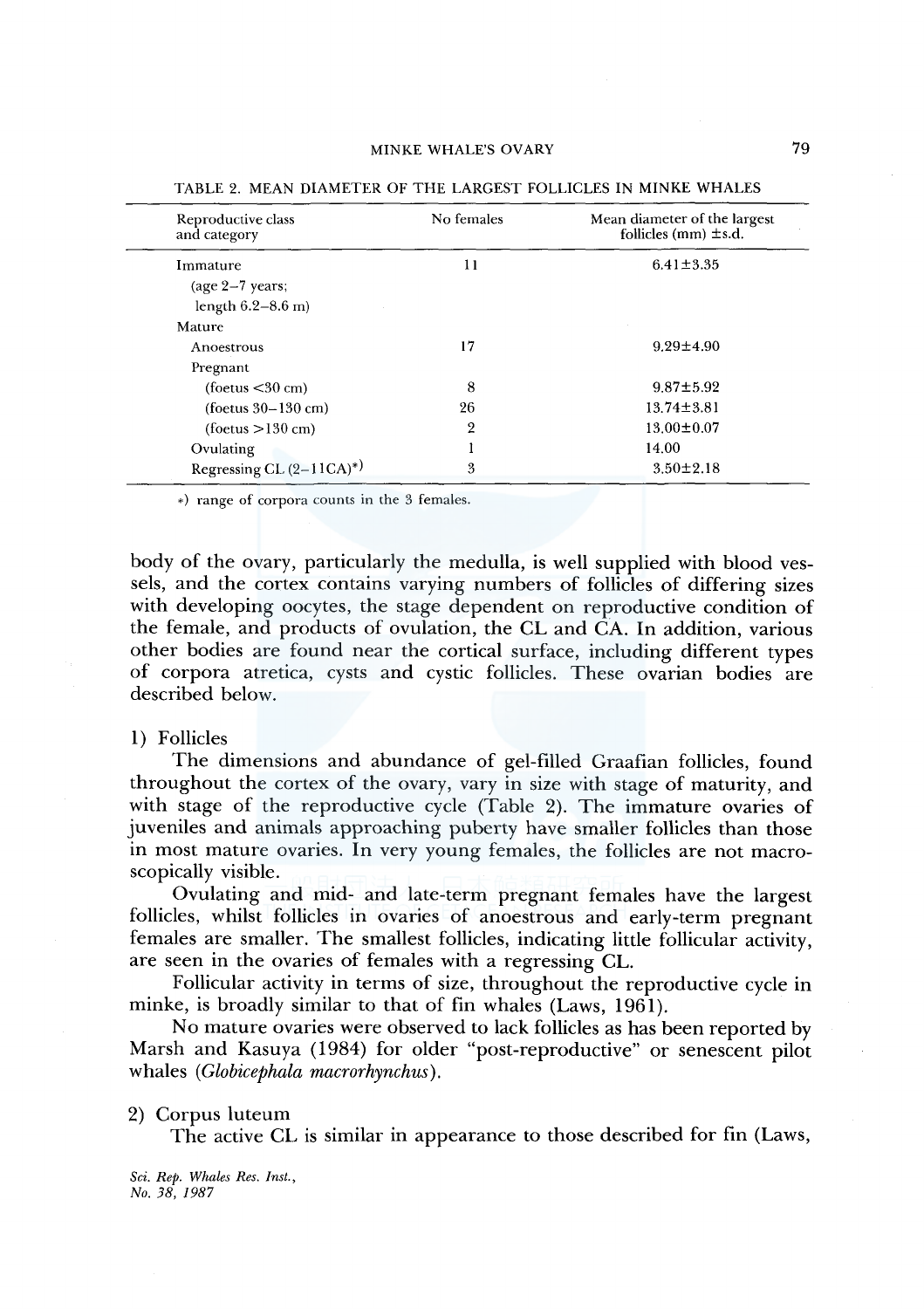| Reproductive class       | Mean size of $CL \pm s.d.$ (n=sample size) |                            |  |
|--------------------------|--------------------------------------------|----------------------------|--|
| and category             | Diameter (mm)                              | Weight (g)                 |  |
| Pregnant                 |                                            |                            |  |
| $($ foetus $<$ 30 cm $)$ | $62.68 \pm 8.78$<br>(8)                    | 137.25±45.27<br>(8)        |  |
| (foetus $30-130$ cm)     | (26)<br>$66.40 \pm 6.79$                   | 156.73±48.39<br>(26)       |  |
| (foetus > 130 cm)        | (2)<br>$70.58 \pm 12.94$                   | $202.50 \pm 137.89$<br>(2) |  |
| Ovulating                | 75.70<br>$\left(1\right)$                  | 180.00<br>$^{(1)}$         |  |
| <b>Regressing CL</b>     | $41.37 \pm 3.60$<br>(3)                    | $48.00 \pm 11.31$<br>(3)   |  |

TABLE 3. SIZE OF THE CORPUS LUTEUM IN MINKE WHALES

1961 ), sei (Gambell, 1968) and blue whales, *B. musculus* (Mackintosh and Wheeler, 1929); its form and structure is as described in the IWC report (IWC, 1984).

The CL of the ovulating female (determined as such from the absence of a foetus) was similar in appearance to those of the pregnant females, confirming the view (IWC, 1984; Marsh, 1985) that the CL of ovulation and pregnancy are not readily distinguishable, if at all. Of course, during the preimplantation phase when the blastocyst is unattached, the reproductive status of the female is impossible to differentiate from that of the condition with a recent unfertilised ovum.

The stigma, site of the follicular rupture at ovulation, was usually clearly visible at the apex of the protruding CL, and was often surrounded by a slightly raised rim or corona. The colour of the CL was pinkish-grey to yellow. One unusual form of CL was found where a surrounding fold of tunica albuginea from the ovary had formed around the body, enfolding it like a cup around an acorn. Central vesicles within the CL were observed in 25% of early-pregnant ( $n=8$ ; foetus length $\lt 30$  cm) and  $33.3\%$  of mid-pregnant females (n=26; foetus length 30-130 cm), but none were observed in latepregnant females ( $n=2$ ; foetus $> 130$  cm). There was no significant association with stage of pregnancy. Larsen (1984) reported an incidence of 13% of vesicular CL in pregnant minke whales, but no breakdown by stage of pregnancy was presented.

Variation in size of the CL throughout the reproductive cycle is shown in Table 3. Volume and weight appear to increase with advance of pregnancy. However, the differences in size are not significant with these small samples. The regressing CL, determined as such from shrinkage of the secretory lobules and commencement of fibrous replacement of the luteal tissue, appears very small in relation to the size at ovulation, and approaches the mean largest size of the youngest CA.

The additional weight of the CL explains the assymetry in the weight of ovaries from pregnant females (Table 1).

The size range of the minke CL (Table 3) is similar to that observed by Best ( 1982) for minke whales off South Africa, and by Larsen and Kapel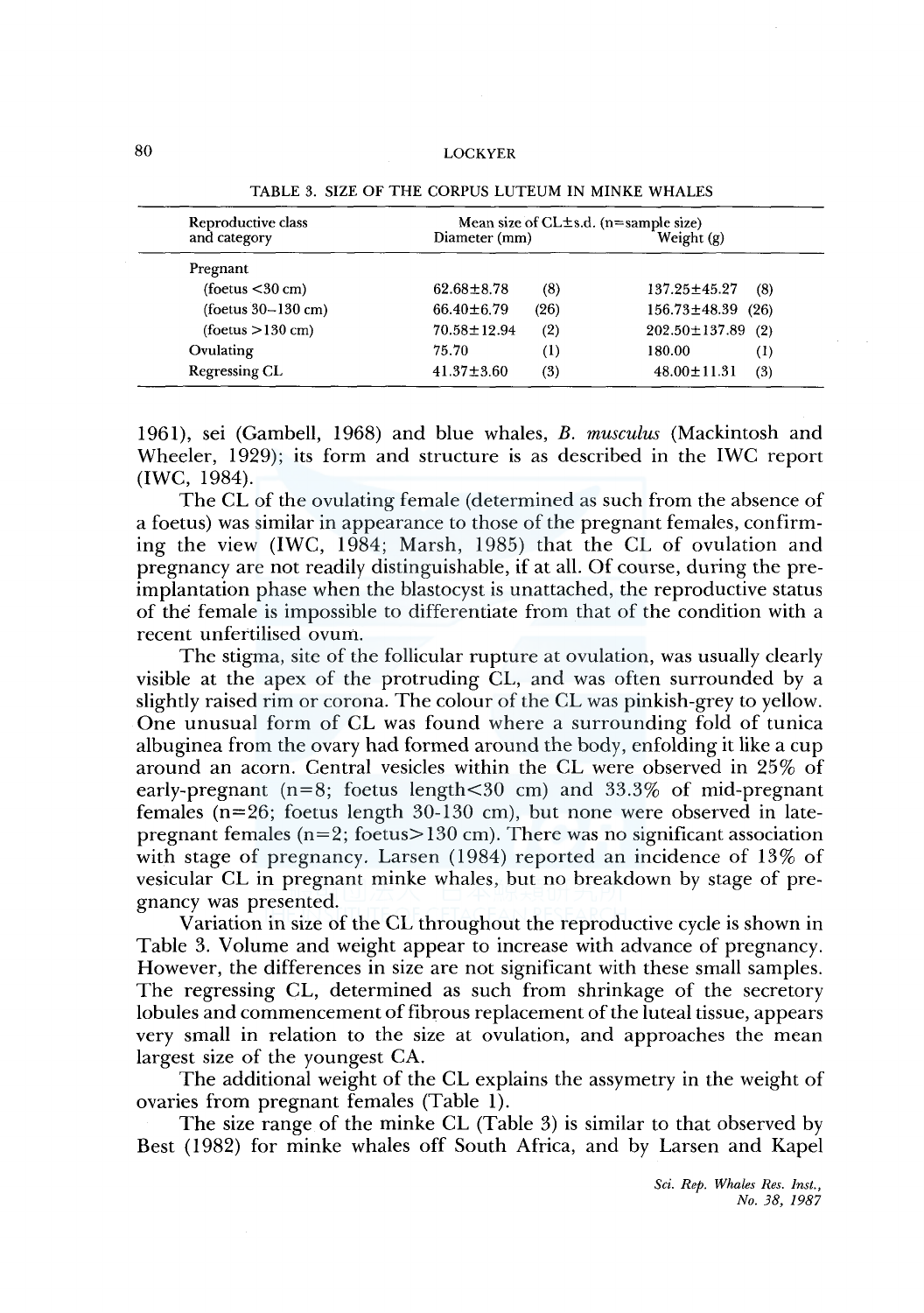

Fig. I. Observed relation of ovarian corpora number with age from ear plug growth layers in minke whales.

(1983) for the minke whale off Greenland. Larsen (1984) gave a mean size of CL of pregnancy as  $56.6 \pm 5.8$ (s.d.)mm for Greenland minke whales, rather smaller than the values for the southern hemisphere. He considered that the smaller size of the CL of the northern hemisphere animals might be due to their smaller body size. The size of the CL of ovulation observed here seems large by comparison with the data summarised by Lockyer (1984), approaching nearly twice the diameter given by Larsen (1984). However, no significance can be ascribed to this solitary observation. The mean sizes of the minke CL are smaller than those of all other baleen whales quoted by Lockyer ( 1984) for pregnant females, including:

blue, 136.5 mm (Mackintosh and Wheeler, 1929),

fin, 114.4 mm (Laws, 1961),

sei, 76-84mm (Gambell, 1968),

humpback, *Megaptera novaeangliae,* 106-123 mm (Matthews, 1937; Chittleborough, 1954),

Bryde's, *B. edeni,* 72-78 mm (Best, 1977), and gray, *Eschrichtius robustus,*  82-87 mm (Rice and Wolman, 1971).

In all these baleen species, the mean size of the CL of ovulation is smaller than that of pregnancy.

No examples of accessory CL, as described by Laws (1961) and IWC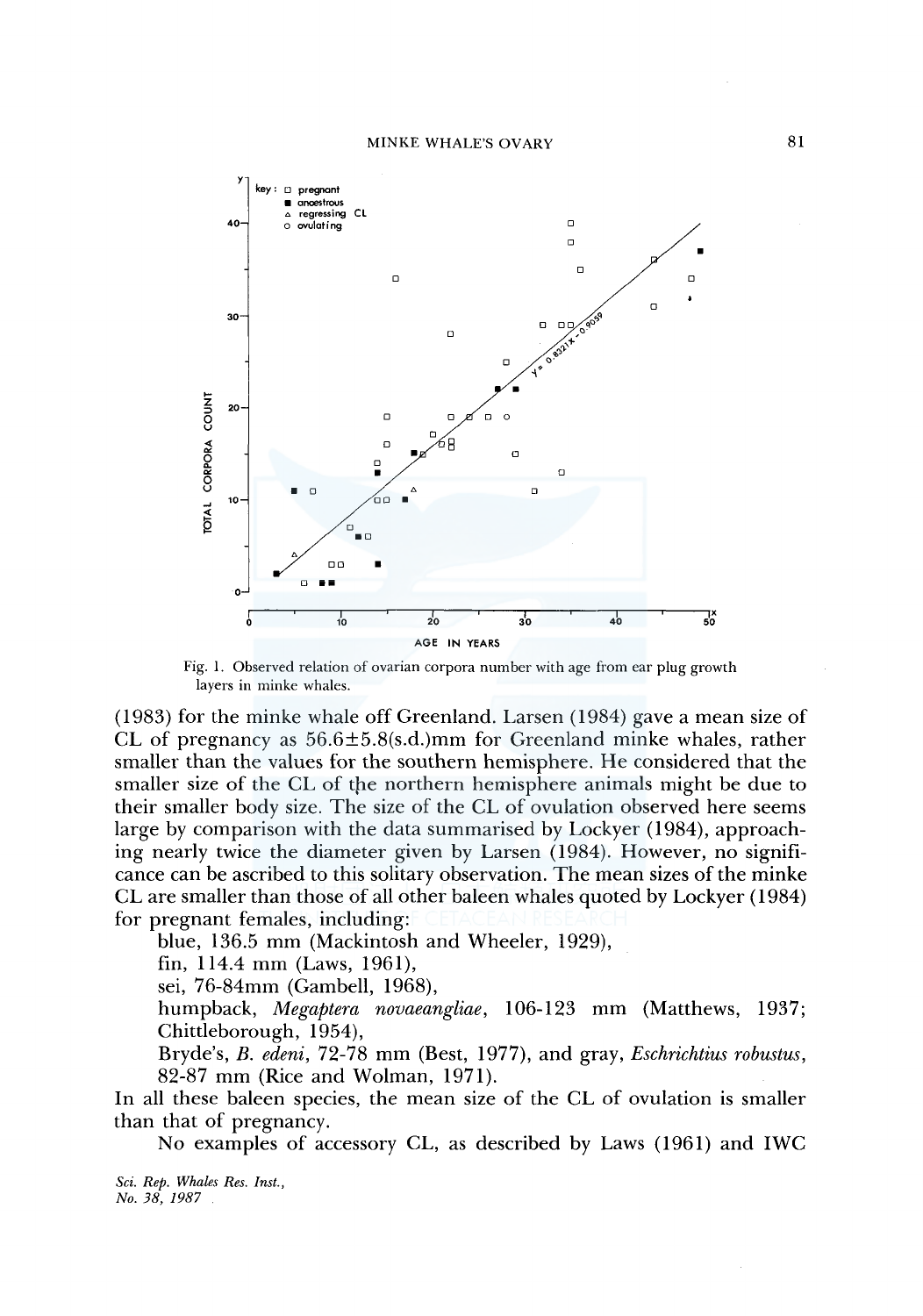(1984), were found. However, there is a possibility of their existence, particularly with reference to c. atretica described later, whose function and fate are unclear.

## 3) Corpora albicantia

All CA were classified into young, medium and old categories (Laws, 1961), and mean diameters measured. The first impression gained in examining the ovaries, was the high numbers of CA accumulated even in young females, so that it was not unusual to observe many females of age 15 years and over with as many corpora as years (Fig. 1). This suggests two points: 1) females probably ovulate at least annually, and may be poly-ovulating; 2) complete resorption even of old CA is unlikely, so that CA are permanent features of the ovary, even when greatly regressed in size.

The young CA, are in fact most usually highly pigmented and yellow-tan in colour, whereas fin or sei ovaries are usually pale greyish-brown (personal observation). In the minke whales, the medium and old CA generally become brown and greyish, but some CA are still well pigmented. The difference between a highly pigmented CA and a corpus aberrans (Laws, 1961) equivalent to a corpus atreticum type a (IWC, 1984) (see Plate la) is not immediately obvious, since the latter is often regularly shaped and bright yellow or orangeyellow in hue.

Fig. 2 shows the course of regression of the CA with time in different reproductive classes.

## 4) Young CA

The mean maximum diameter range of the young CA is 28.14-16.50mm, with pregnant and ovulating females tending to bear slightly larger and, in the former, more numerous young corpora than females in anoestrus and with regressing CL, despite similar total counts of all ages of corpora. This might suggest that hormones of pregnancy may temporarily allay degenerative processes and shrinkage of the CA. Such explanations have been proposed for fin whales where similar observations were made (Laws, 1961). Marsh and Kasuya (1984) found slower rate of shrinkage of CA in pregnant pilot whales. Larsen (1984) gave a mean diameter of young CA of 21.4±3.5(s.d.)mm for Greenland minke whales, within the range presented here.

Initially the CL shrinks rapidly to 40% of its original diameter (Larsen, 1984, gave a figure of 37.8%), and then continues to about 25% of original CL diameter (Fig. 2a).

## 5) Medium CA

The range of mean diameters of the medium CA is  $19.17-10.00$  mm, the smallest being about 15% of original CL diameter, and 40% of initial diameter of the youngest CA. The shrinkage of the CA in this medium phase is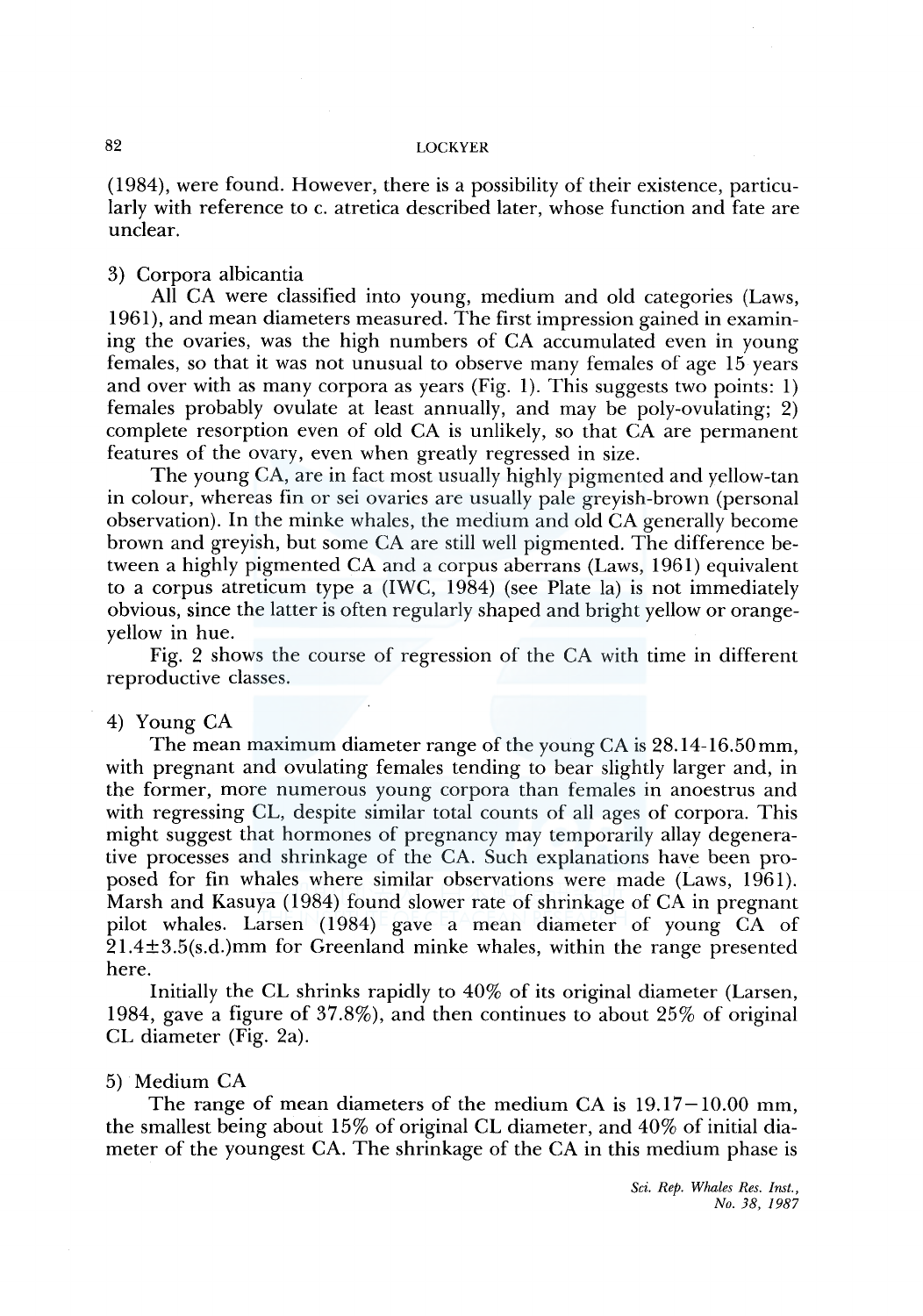



- a. Young c.albicantia;
- b. Medium c.albicantia;
- c. Old c.albicantia.

slower (Fig. 2b), and there is considerable size overlap with the old CA category below (Fig. 2c). Larsen (1984) observed a shrinkage in diameter of medium CA in Greenland minke to 15.8±2.4(s.d.)mm, similar to results here, and 27.9% of original CL diameter.

#### 6) Old CA

The range of mean diameters of the old CA is 18.5-7.5 mm. The shrinkage here is very slow (Fig. 2c), and not greatly different from that for medium CA. The similar size range with the medium CA, suggests not so much continued shrinkage, but a continued histological change in the structure. It seems unlikely that CA which have regressed to this third stage will regress or alter further; they become a permanent feature in the ovary. Examples of old CA are shown in Plates la and ld.

The general pattern of corpus regression in minke whales is similar to that in fin whales (Laws, 1961), but the sizes of minke CA in the different ovarian age categories are smaller. The ultimate regressed modal diameter (about 10 mm) of the old CA in minke being approximately half that for the fin whale (Laws, 1961). However, this body is still quite readily visible macroscopically. Larsen (1984) found a mean diameter of old CA  $10.0\pm2.4$ (s.d.)mm in Greenland minke, and shrinkage to about 17.7% of original CL diameter. The equivalent shrinkage here is 15.2% of CL size, close to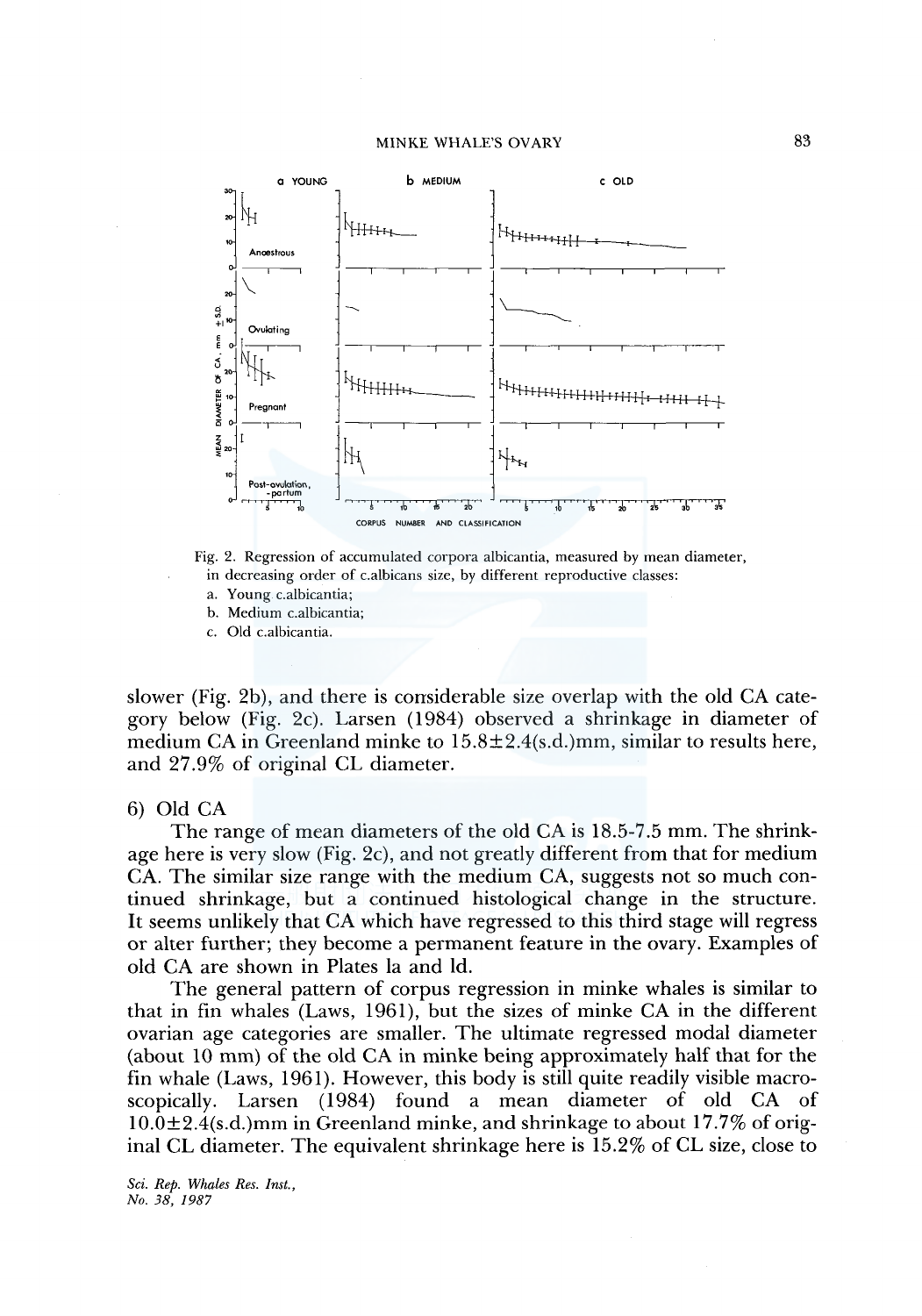the estimate of Best (1982) of 15.7%.

7) Corpora atretica, cystic follicles and cysts

*Corpora atretica-type a:* The corpus atreticum type a (IWC, 1984) identified here is equivalent to the corpus aberrans described by Laws (1961). These bodies exhibit follicular origins, there being evidence of apparent rupture or ovulation through presence of a stigma on the germinal epithelium overlying the body (Plate lb). However, they fail to luteinise fully and undergo instead a fatty degeneration over time (Plates 1c and 1d). These corpora often attain a moderate size, e.g. 23mm in diameter, and are very bright yellow in colour (Plate le). When recently formed they appear as lobules protruding from the mass of the ovary, and frequently a CA in form. The presence of older regressed or atrophied ones is often ascertained only after cutting into the ovary. A few maintain central vesicles (Plate lf).

No c.atretica a were found in the ovaries of the eleven juveniles, none in the ovaries of the ovulating female, or of the three females with a regressing CL. The anoestrous females  $(n=14)$  showed an incidence of 78.6%. Half of the anoestrous females had only a single c.atreticum a, while 7% had two, 14.3% had 3, and 14.3% had four. The mean diameter of the c.atreticum a was  $10.82\pm4.50$ (s.d.)mm. Among pregnant females, the incidence of c.atretica a was 62.5% for those with a foetus  $\leq 30$  cm (n=8), 37.5% having a single body and 25.0% having two. The mean diameter was 10.08±3.78(s.d.)mm. The incidence in the group of foetal size  $30-130$  cm (n=26), was lower, at 26.9%, with 15.4% having a single body, 7.7% having two and 3.8% having three. The mean diameter was  $10.50 \pm 5.4$ (s.d.)mm. The two females in late pregnancy had no c.atretica a. Sample size is too small in several categories for a valid  $\chi^2$ -test, but restricting the test to incidences in anoestrous and pregnant females,  $\chi^2$  = 10.6751 with d.f. = 2, and is significant at p<0.01. It is therefore suggested that these bodies are directly associated with certain phases of the reproductive cycle, and by implication, certain hormone levels. Laws (1961) observed a decrease in incidence of c.aberrantia (c.atretica a) with advance of pregnancy in fin whales. In odontocetes, Best ( 1967) reported the highest incidence of c.atretica a in recently ovulated females, 45.5%, with lower levels of 4.6% in pregnant, 7.7% in lactating and 13.6% in anoestrous sperm whales, *Physeter macrocephalus.* Marsh and Kasuya (1984) found an apparent association of incidence of c.atreticum a with states of oestrus, ovulation and early pregnancy in pilot whales. The bodies appeared to degenerate post-partum and in anoestrus.

The fact that percentage occurrence varies so much between reproductive classes in minke whales also suggests that most c.atretica a degenerate completely, perhaps within a year, the usual reproductive interval. Laws ( 1961) held a similar view on the fate of c.aberrantia ( c.atretica a) in the fin whale.

Of females with ovaries having a vesicular CL  $(n=11)$ , 54.5% had a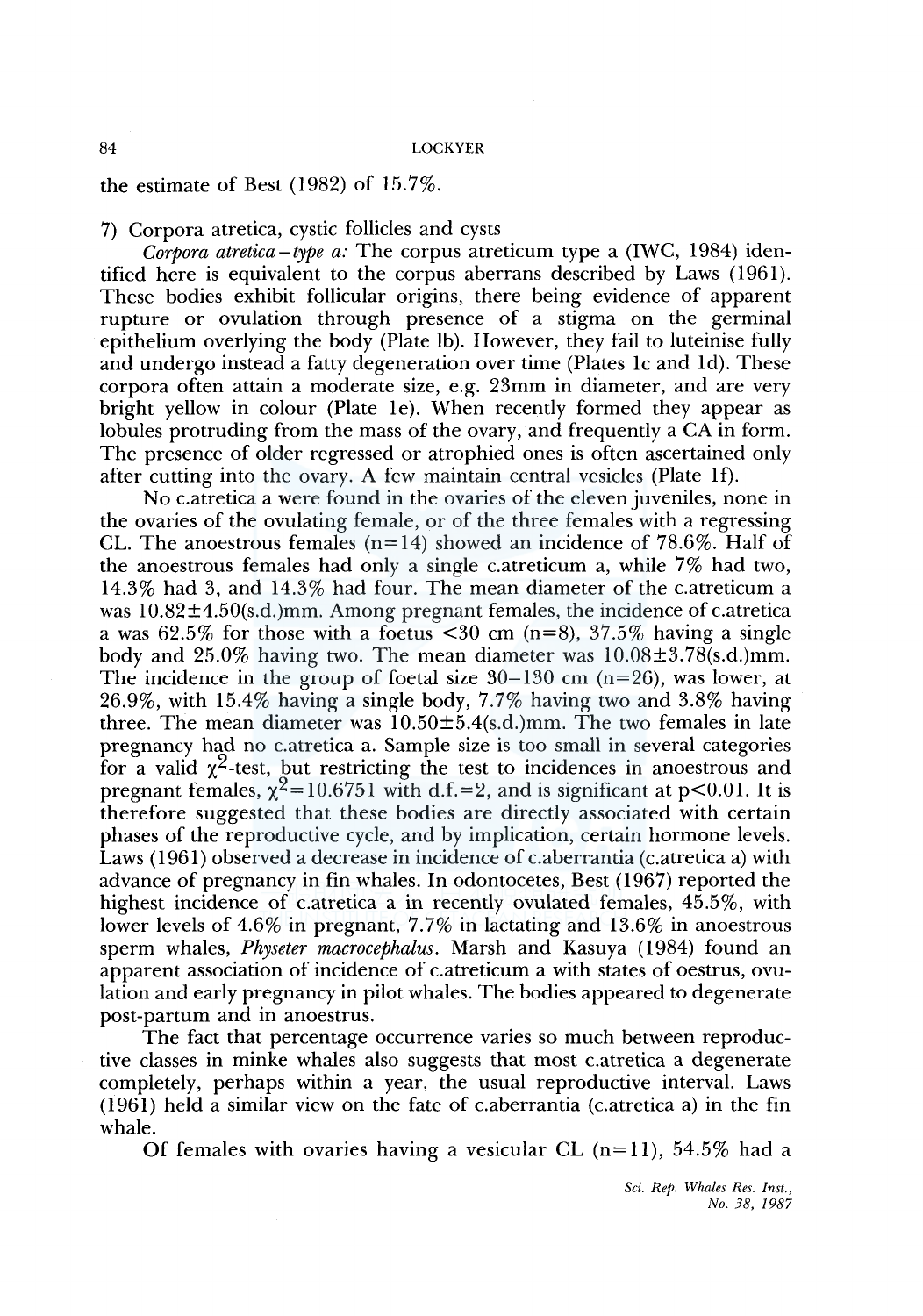c.atreticum a, compared with 24.0% of those females with ovaries having a non-vesicular CL  $(n=25)$ . The difference, however, was insignificant with  $p > 0.05$  using a  $\chi^2$ test.

*Corpora atretica-type b:* This category corresponds with the definition of c.atreticum used by Laws (1961) and with the c.atreticum type b (IWC, 1984). These bodies are usually smaller than the c.atreticum a, and, unlike the frequently regular internal shape of the latter, are usually stellate or amoeboid in shape and deep yellow-orange or tan in colour. They never protrude from the ovary surface, and none examined exhibited a stigma. Usually, these c.atretica b lay deeper in the cortex than the c.atretica a.

No c.atretica b were observed in females with immature ovaries  $(n=1)$ , and none were observed in the ovulating ovary or in the three pairs of ovaries with regressing CL. The incidence in anoestrous females  $(n=14)$  was  $35.7\%$ , with  $14.3\%$  having one,  $7.1\%$  having two, and  $14.3\%$  having seven c.atretica b. The maximum diameter of the c.atreticum b was 8.3mm, but many were much smaller. Among pregnant females, the early pregnant  $(n=8)$  group had an incidence of  $12.5\%$  with two c.atretica b, and very small diameter,  $\leq 5$  mm, while mid-pregnant females ( $n=26$ ) had an incidence of 34.6%, with 19.2% having one and 15.4% having two c.atretica b. The maximum diameter observed was about 7 mm. Marsh and Kasuya (1984) observed no c.atretica bin immature pilot whales, but found 75% of all mature ovaries bore these bodies. Best ( 1967) found an average incidence of 50% in all reproductive classes of sperm whales.

Using similar criteria as above for the c.atreticum a data, a  $\chi^2$ -test showed no significant differences between reproductive states, excluding juveniles. A similar finding was obtained in fin whales (Laws, 1961), and also in pilot whales (Marsh and Kasuya, 1984) and sperm whales (Best, 1967).

The persistence of these bodies is uncertain, 'particularly because of their small irregular form which may mean that some are inevitably overlooked in a macroscopic examination of the ovaries. Marsh and Kasuya (1984) suggest that these bodies do not persist. Total resorption is a possibility. Also, the overall incidence of c.atretica b are lower than for c.atretica a.

#### 8) Cysts

*Follicular, gel-filled cysts:* In the present sample of ovaries, this type of cyst appears to occur exclusively in ovaries of pregnant females, with an incidence of 12.5% and a mean diameter of 31.7 mm in females in early pregnancy  $(n=8)$ , and 3.8% and a mean diameter of 40 mm in females in mid pregnancy (n=26). No other examples of cystic follicles were observed. These cysts were often multichambered, resembling a thin-walled honeycomb filled with mucous gel. The ultimate fate of such cysts is not known, but presumably they regress, because they are not observed in other reproductive groups. Should some luteinisation or hyalisation occur, they may regress to a form of yellow body such as c.atreticum b, but this is speculative.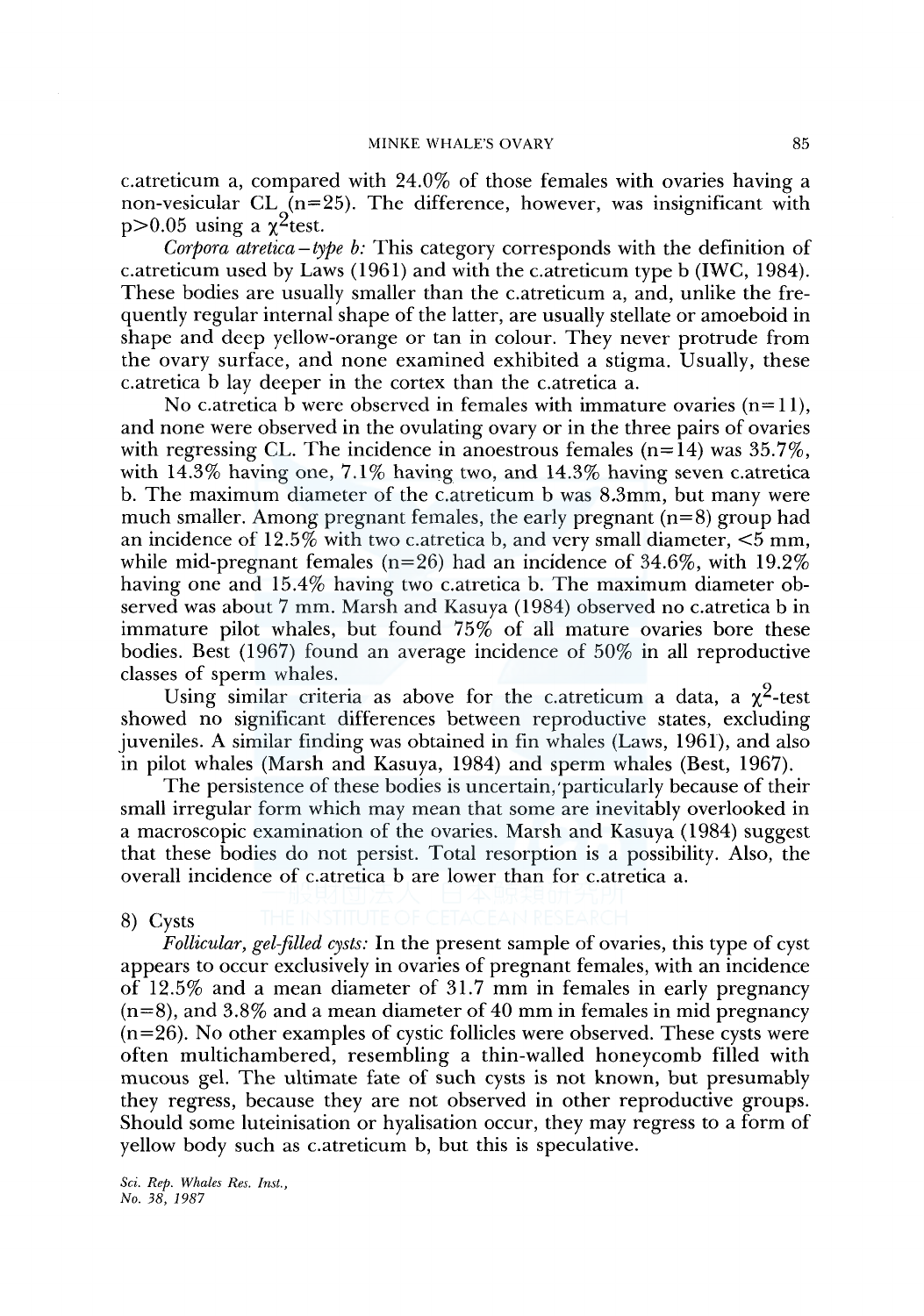*Cornified solid cysts:* Only one example of a solid cyst was observed, and this was present in the cortex of a female in early pregnancy, in the form of a small whitish and homogeneous sphere, with a fibrous collagen-type of texture. The origin of this body was unknown.

#### *Differential activity in the ovary pairs*

The side of the whale from which the ovary was collected was not generally known or identifiable. The possibility of bi-lateral activity could thus not be evaluated as to preferential left or right activity. However, a simple analysis was performed to identify whether or not one ovary, regardless of side, might be more active than the other.

The pairs of ovaries with a total corpora count of 2 or more (52 pairs) were arranged in ascending order of corpora count. The individual ovary corpora counts of each pair were compared and the difference between them (d) was squared  $(d^2)$  and divided by the total corpora count (N). A plot of  $d^2/N$  on N revealed no pattern of increasing variability with corpora count, and insignificant correlation of  $p>0.05$  with  $r=-0.127$ , d.f.=50. We may therefore conclude that there is no indication of differential activity between halves of ovary pairs.

Both Slijper (1949) and Laws (1961) found a tendency for the right ovary to be more active in fin and blue whales. Larsen (1984), examining left and right ovaries for a small sample of Greenland minke, found no significant bi-lateral ovarian activity.

## ACKNOWLEDGEMENTS

The assistance from and collaboration with staff of the Far Seas Fisheries Research Laboratory, Shimizu, are gratefully acknowledged; their provision of the material and associated data have enabled this study to be carried out. Dr Seiji Ohsumi is especially thanked for his help. The advice and criticism from Dr John Harwood, Dr Richard M. Laws and Dr Helene Marsh in the analysis and preparation of the paper have been useful, and they are thanked for their help. The advice of Dr Hidehiro Kato and anonymous referees was of great assistance.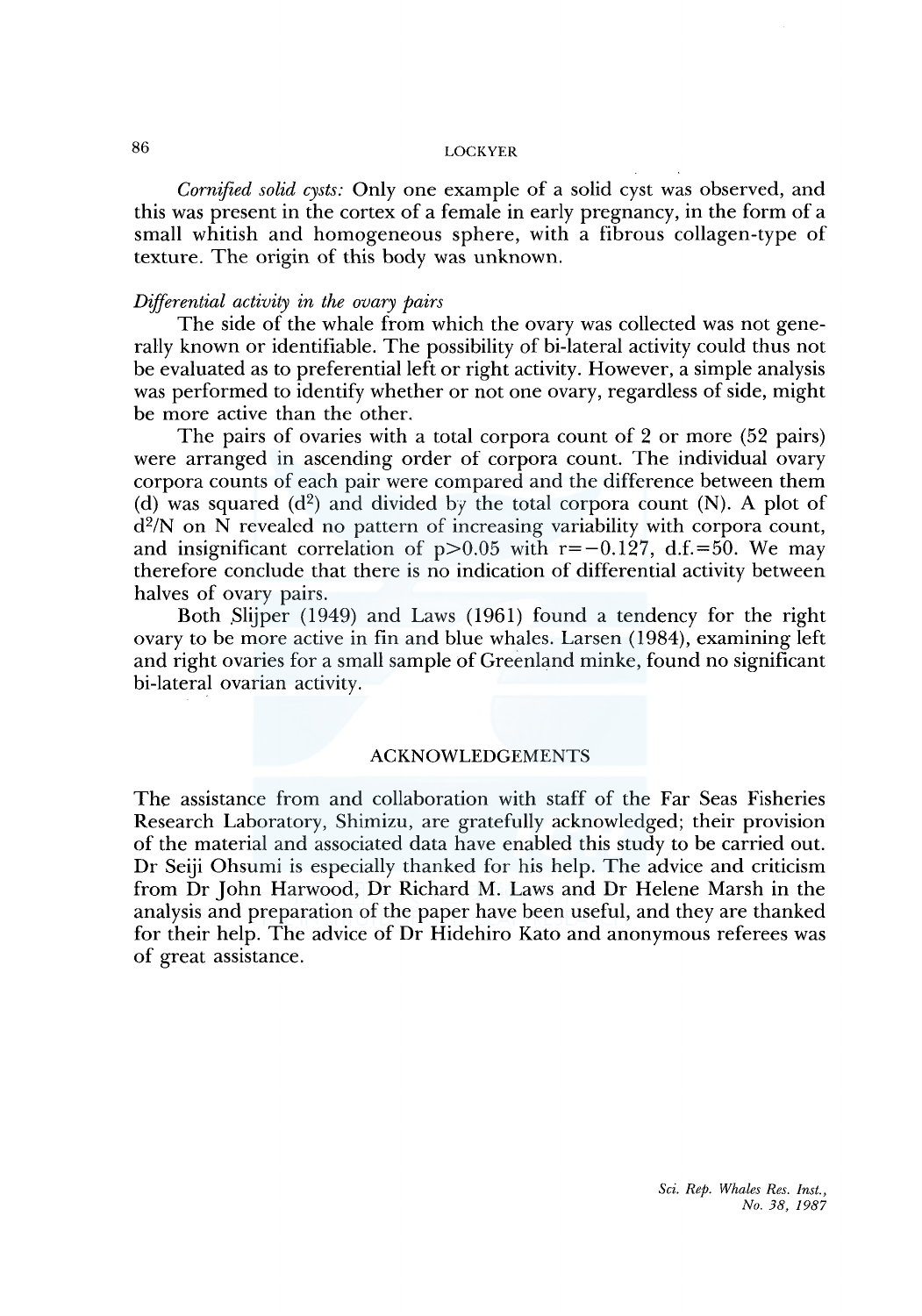#### **REFERENCES**

- BEST, P. B., 1967. The sperm whale *(Physeter catodon)* off the west coast of South Africa. I.Ovarian changes and their significance. *Div. Sea Fish. Invest/ Rep.,* 61: 1-17.
- BEST, P. B., 1977. Two allopatric forms of Bryde's whale off South Africa. *Rep. int. Whal. Commn* (special issue I): 10-34.
- BEST, P. B., 1982. Seasonal abundance, feeding, reproduction, age and growth in minke whales off Durban (with incidental observations from the Antarctic). *Rep. int. Whal. Commn,* 32: 759-786.
- CHITTLEBOROUGH, R. G., 1954. Studies on the ovaries of the humpback whale, *Megaptera nodosa*  (Bonnaterre), on the western Australian coast. *Aust.]. Mar. Freshw. Res.,* 5(1): 35-63.
- CHRISTENSEN, I., 1974. Minke whale investigations in the Barents Sea and off East and West Greenland in 1973. *Fiskets Gang.,* 14: 278-286.
- GAMBELL, R.G., 1968. Seasonal cycles and reproduction in sei whales of the Southern Hemisphere. *Discovery Rep.,* 35: 31-134.
- HARRISON, R.J., 1969. Reproduction and reproductive organs. pp. 253-348. *In:* H.T.ANDERSEN (ed.) *The biology of marine mammals.* Academic Press, New York and London. 511 pp.
- INTERNATIONAL WHALING COMMISSION, 1979. Report of the special meeting on Southern Hemisphere minke whales, Seattle, May 1978. *Rep. int. Whal. Commn,* 29: 349-358.
- INTERNATIONAL WHALING COMMISSION, 1984. Report of the workshop on reproduction in whales, dolphins and porpoises. *Rep. int. Whal. Commn* (special issue 6): 2-24.
- IVASHIN, M.V. and Yu.A.MIKHALEV, 1978. To the problem of the prenatal growth of minke whales, *Balaenoptera acutorostrata* of the Southern Hemisphere and of the biology of their reproduction. *Rep. int. Whal. Commn,* 28: 201-205.
- ]ONSGARD, A., 1951. Studies on the little piked whale or minke whale *(Balaenoptera acuto-rostrata* Lacepede). Report on Norwegian investigations carried out in the years 1943-1950. *Norsk Hvaifangsttid,* 40(5): 5-54.
- KATO, H., 1983. Some considerations on the decline in age at sexual maturity of the Antarctic minke whale. *Rep. int. Whal. Commn,* 33: 393-399.
- KATO, H., 1985. Further examination of the age at sexual maturity of the Antarctic minke whale as determined from ear plug studies. *Rep. int. Whal. Commn,* 35: 273-278.
- LARSEN, F., 1984. Reproductive parameters of the minke whale, *Balaenoptera acutorostrata,* at West Greenland. *Rep. int. Whal. Commn* (special issue 6): 233-236.
- LARSEN, F. and F.O. KAPEL, 1983. Further biological studies of the west Greenland minke whale. *Rep. int. Whal. Commn,* 33: 329-332.
- LAWS, R.M., 1961. Southern fin whales. *Discovery Rep.,* 31: 327-486.
- LOCKYER, C., 1976. Body weights of some species of large whales.]. *Cons. int. Explor. mer,* 36(3): 259-273.
- LOCKYER, C., 1981. Estimation of the energy costs of growth, maintenance and reproduction in the female minke whale, *(Balaenoptera acutorostrata),* from the Southern Hemisphere. *Rep. int. Whal. Commn,* 31: 337-343.
- LOCKYER, C., 1984. Review of baleen whale (Mysticeti) reproduction and implications for management. *Rep. int. Whal. Commn* (special issue 6): 27-50.
- MACKINTOSH, N.A. and J. F. G. WHEELER, 1929. Southern blue and fin whales. *Discovery Rep.,* I: 257-540.
- MARSH, H., 1985. Observations on the ovaries of an isolated minke whale: evidence for spontaneous sterile ovulation and structure of the resultant corpus. *Sci. Rep. Whales Res. Inst.,* 36: 35-39.
- MARSH, H. and T.KASUYA, 1984. Changes in the ovaries of the short-finned pilot whale, *Globicephala macrorhynchus,* off the Pacific coast of Japan. *Rep. int. Whal. Commn* (special issue 6): 311-341.
- MASAKI, Y., 1979. Yearly change of the biological parameters for the Antarctic minke whale. *Rep. int. Whal. Commn,* 29: 375-396.
- MATTHEWS, L.H., 1937. The humpback whale, *Megaptera nodosa. Discovery Rep.,* 17: 7-92.
- MITCHELL, E. and V.M. KOZICKI, 1975. Supplementary information on minke whale, *(Balaenoptera acutorostrata)* from Newfoundland fishery.]. *Fish. Res. Bd Can.,* 32(7): 985-994.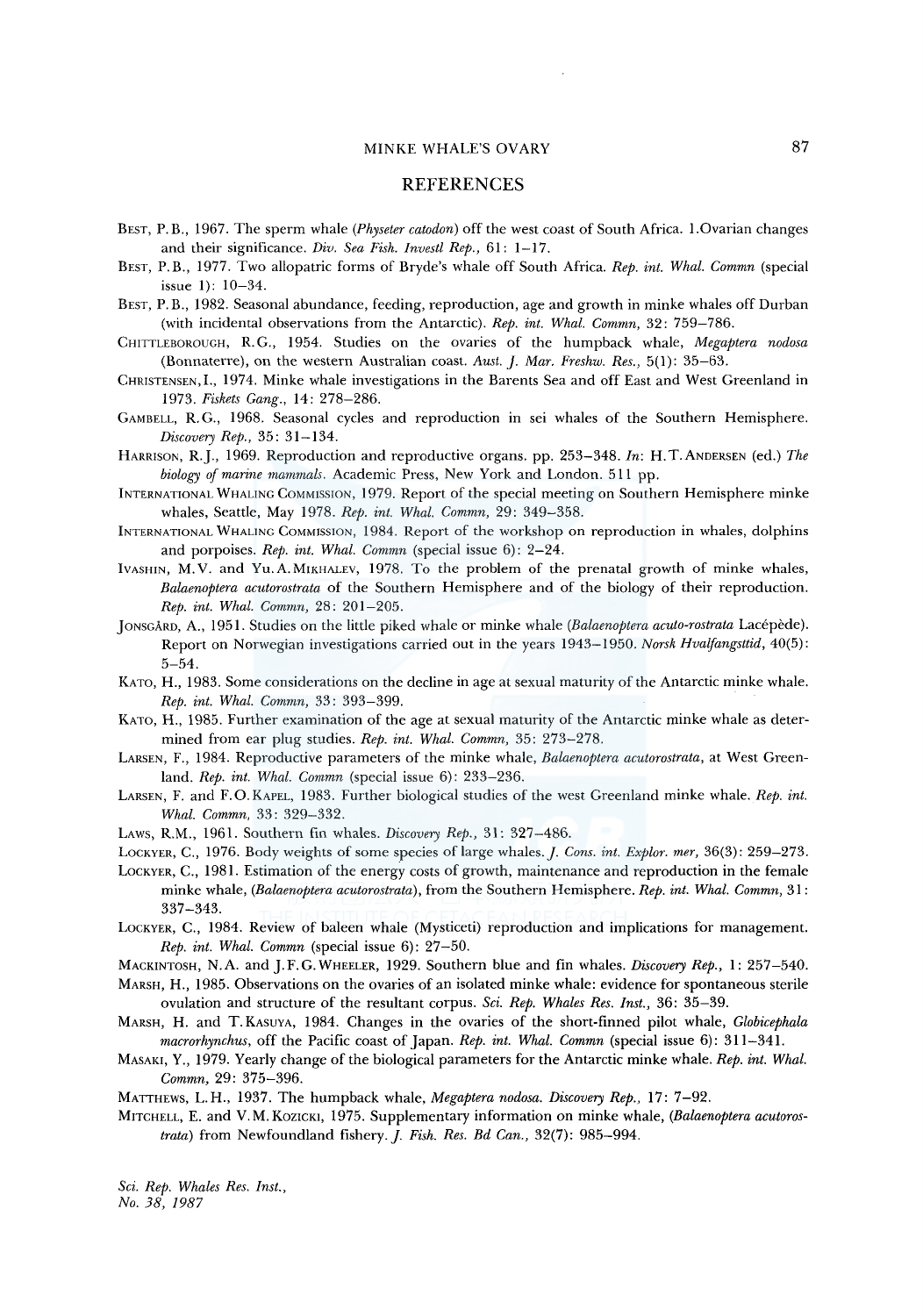MossMAN, H. W. and K. L. DuKE, 1973. *Comparative morphology of the mammalian ovary.* University of Wisconsin Press. 461 pp.

OttsUMI, S., 1979. Feeding habits of the minke whale in the Antarctic. *Rep. int. Whal. Commn,* 29: 473-476.

- RICE, D.W. and A.A. WOLMAN, 1971. *The life history and ecology of the gray whale (Eschrichtius robustus)*. (Special Publication 3). The American Society of Mammalogists, Washington. 142 pp.
- SLIJPER, E.J., 1949. On some phenomena concerning pregnancy and parturition of the Cetacea. *Bijd. Dierk.,*  28: 416.
- SLIJPER, E.J., 1966. Functional morphology of the reproductive system in Cetacea. pp. 277-319. *In:* K.S. NORRIS (ed.) *Whales, dolphins and porpoises.* University of California Press, Berkeley and Los Angeles. 789 pp.

WILLIAMSON, G.R., 1975. Minke whales off Brazil. *Sci. Rep. Whales Res. Inst.,* 27: 37-59.

## EXPLANATION OF **PLATE**

#### PLATE I

- a. Old corpus albicans (on right) and corpus atreticum type a (on left) showing pigmentation.
- b. External appearance of a recent corpus atreticum type a, showing the stigma (site of rupture).
- c. Internal appearance of recently ruputured follicle above (Plate lb) showing commencement of luteinisation.
- d. Uneven luteinisation of corpus atreticum type a, with a fibrin-filled vesicle (on left), showing the stigma and adjacent old c. albicans (on right).
- e. Corpus atreticum type a (centre) showing yellow pigmentation and the stigma (point of follicular rupture), and adjacent follicles.
- f. Corpus atreticum type a with a central vesicle.